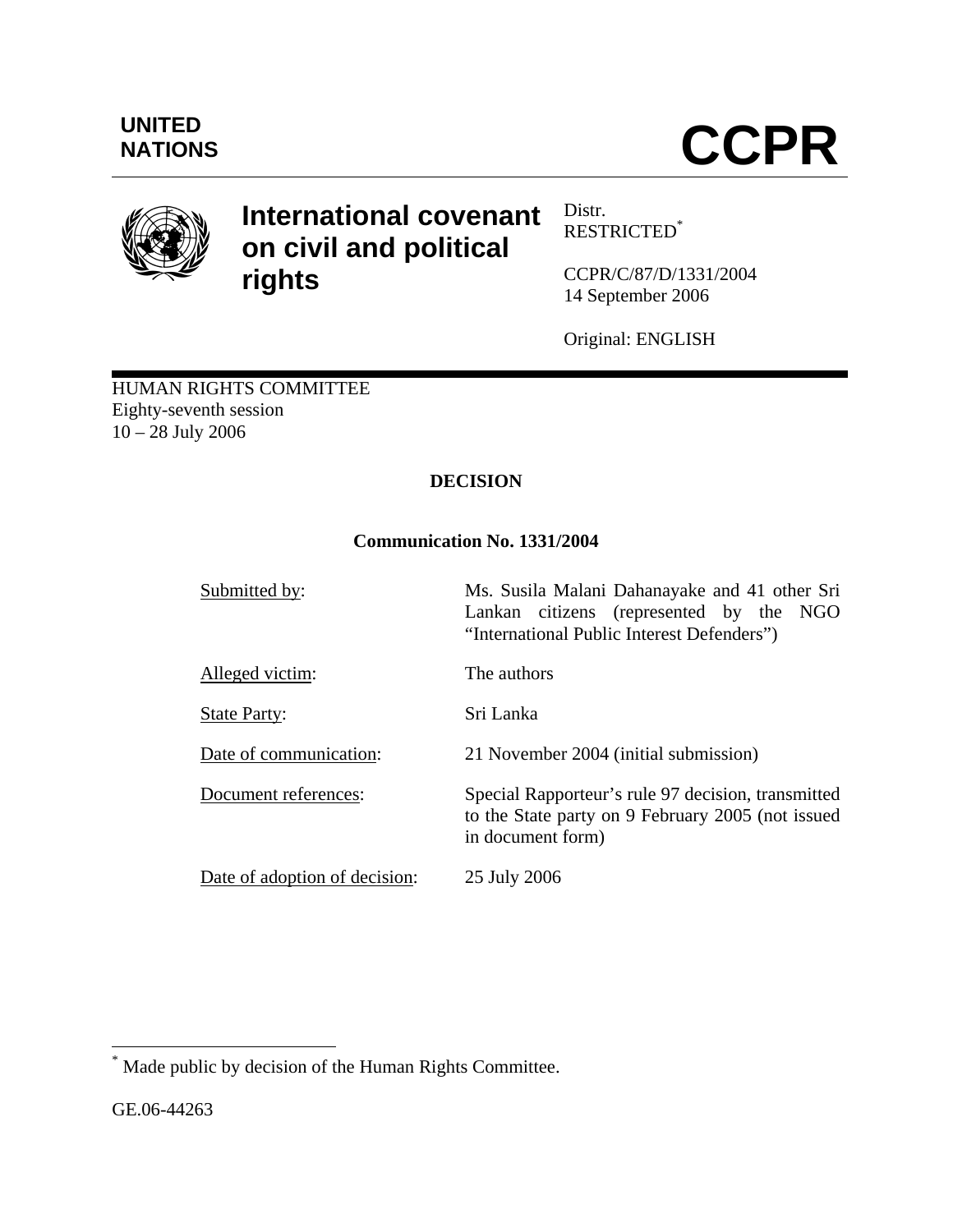*Subject matter:* expropriation, preliminary impact assessments

 *Procedural issues:* exhaustion of domestic remedies, same matter

 *Substantive issues:* equal protection of the law, right to receive information, unlawful interference with the home

 *Articles of the Covenant:* 19, paragraph 2, and 26

 *Articles of the Optional Protocol:* 2 and 5, paragraph 2 (a) and (b)

[ANNEX]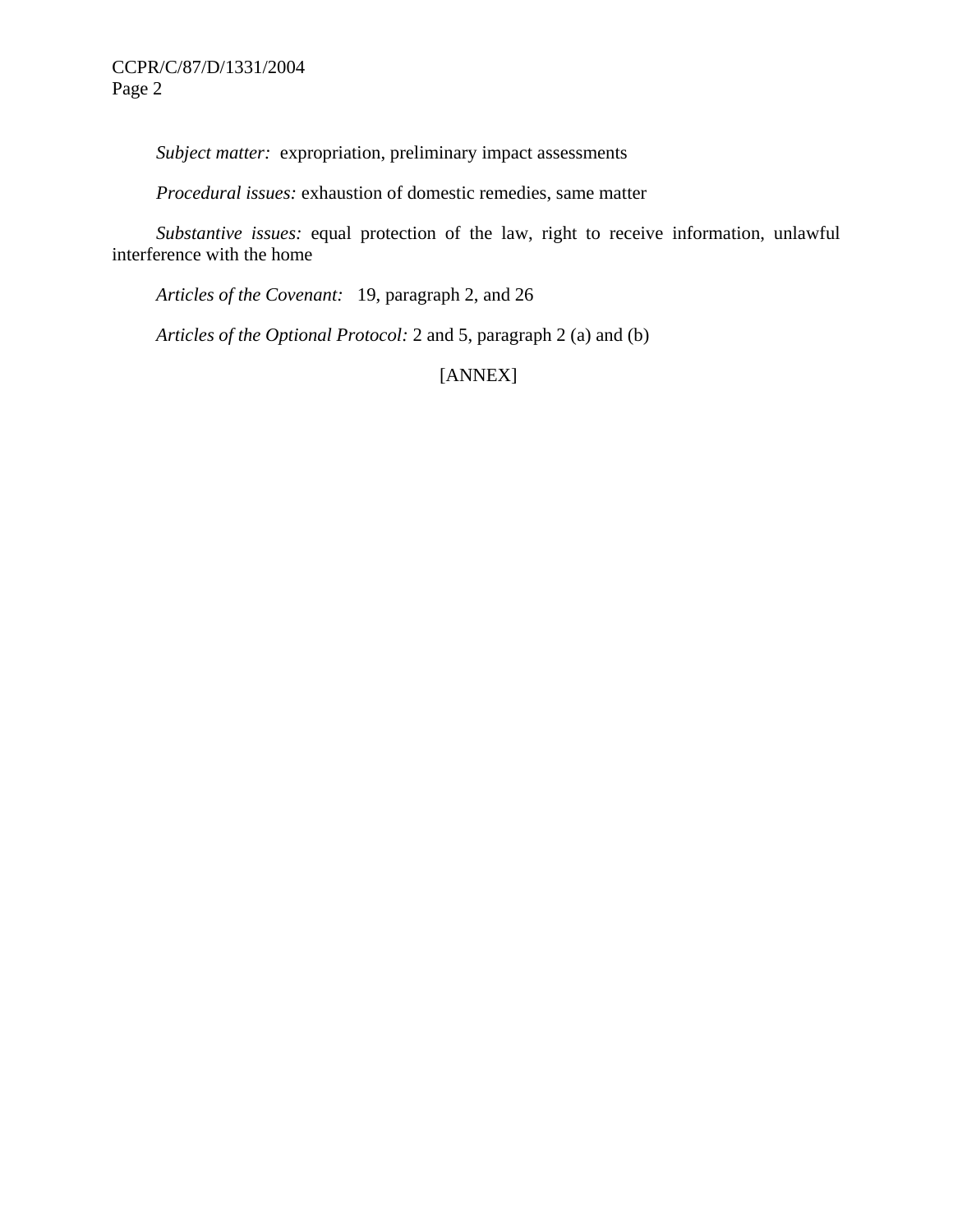#### **ANNEX**

#### DECISION OF THE HUMAN RIGHTS COMMITTEE UNDER THE OPTIONAL PROTOCOL TO THE INTERNATIONAL COVENANT ON CIVIL AND POLITICAL RIGHTS Eighty-seventh session

#### concerning

#### **Communication No. 1331/2004\***

| Submitted by:          | Ms. Susila Malani Dahanayake and 41 other Sri                                         |
|------------------------|---------------------------------------------------------------------------------------|
|                        | Lankan citizens (represented by the NGO<br>"International Public Interest Defenders") |
| Alleged victim:        | The authors                                                                           |
| <b>State Party:</b>    | Sri Lanka                                                                             |
| Date of communication: | 21 November 2004 (initial submission)                                                 |

 The Human Rights Committee, established under article 28 of the International Covenant on Civil and Political Rights,

Meeting on 25 July 2006,

Adopts the following:

 $\overline{a}$ 

## **DECISION ON ADMISSIBILITY**

<sup>1.1</sup> The authors of the communication are the following: Susila Malani Dahanayake, A.A Hema Mangalika, P.M Koralage, A.K Maginona, Arambawelage Weerapala, Jayawathie Abeygoonewardene, M.P Gamage Premadasa, Tiranagamage Dayaratne, G. D Dayawanse Devapriya, W. Don Leelawathie, Geeganage Nandawathie, Brahamanage Chandrasiri, Veditantirige Kusuma, T.L Sarath Chandrasiri, D Liyanage Dhanapala, Geeganage Gunadasa,

<sup>\*</sup> The following members of the Committee participated in the examination of the present communication: Mr. Abdelfattah Amor, Mr. Nisuke Ando, Mr. Prafullachandra Natwarlal Bhagwati, Mr. Alfredo Castillero Hoyos, Mr. Maurice Glèlè Ahanhanzo, Mr. Edwin Johnson, Mr. Walter Kälin, Mr. Ahmed Tawfik Khalil, Mr. Rajsoomer Lallah, Mr. Michael O'Flaherty, Ms. Elisabeth Palm, Mr. Rafael Rivas Posada, Sir Nigel Rodley, Mr. Ivan Shearer, Mr. Hipólito Solari-Yrigoyen and Mr. Roman Wieruszewski.

The text of an individual opinion co-signed by Committee members Mr. Walter Kälin and Mr. Hipólito Solari Yrigoyen is appended to the present document.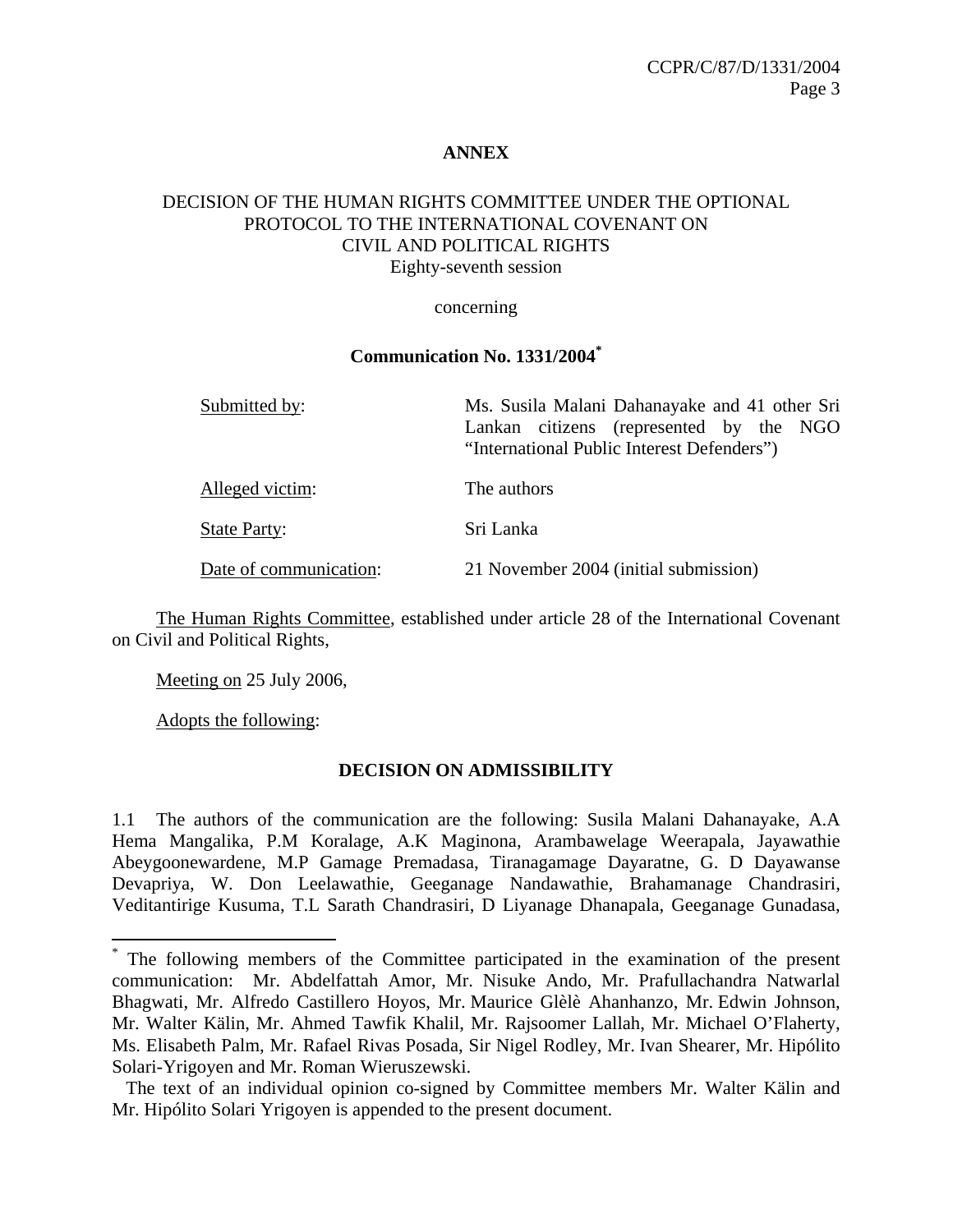Geeganage Karunadasa, A. Vithanage Wickramapala, Meepe Gamage Kulasena, T Salamon Appuhamy (deceased), Meepe Gamage Paulis, M.V Mahindaratne, A.A Sunanda, S.A. Wanigaratne, C Kumudini Liyanage, M.T Isawathie (deceased), M.G Sarath Wickramaratne, S.K.A Ariyawathie, H.G Kulawathie, M.V Chandradasa, D Dayawathie, Karunawathie Samarasekara, Podinona Samarasekara, G Karunadasa, H.G.D Asika Shyamali, Maliaspakoralage Ariyawathie, N.V Samithra, M Vithanage Dharmasena, Meepe Gamage Piyaratne, G Sirisena Silva, Buddhadasa Ihalawaithana, and M.V Punyawathie (deceased after the communication was submitted), all Sri Lankan citizens currently residing in Sri Lanka. They claim to be victims of violations by Sri Lanka<sup>1</sup> of articles 6, 19, paragraph 2, and 26, of the International Covenant on Civil and Political Rights. The authors are represented by an NGO, the International Public Interest Defenders.

1.2 Two requests for interim measures that the State party should refrain from evicting the authors and their families from their land and homes or "involuntarily resettling" them, were denied by the Special Rapporteur on New Communications.

### **Factual background**

<u>.</u>

2.1 At the time of submission of the communication, the authors were landowners and long term residents of the villages of lhalagoda, Walahanduwa, Niyagama, Ambagahawila, Pinnaduwa, Godawatte, Narawala and Ankokkawala, in the area of Akmeemana, in the southern part of Sri Lanka. It is alleged that they also represent the other affected persons of the above villages. For many generations they and those they represent lived in this area without disturbance.

2.2 In the early to mid-1990s, the Road Development Authority  $(RDA)^2$  proposed the construction of, and prepared possible trajectory for, a 128 km long expressway from Colombo, in the western part, to Matara, in the southern part of Sri Lanka. Under the National Environmental Act No.47 of 1980, as amended by Acts No.56 of 1988 and 53 of 2000 (NEA), the proposed expressway was required to undergo an Environmental Impact Assessment (EIA) process, in order to analyse and assess the environmental, social, financial and agricultural impact. The EIA process included "scoping"<sup>3</sup> of the project, the identification and study of alternatives, the publication of an EIA report in respect of the project, a period for public comment, and technical review and approval by the Central Environmental Authority  $(CEA)^4$ .

<sup>&</sup>lt;sup>1</sup> The International Covenant on Civil and Political Rights and the Optional Protocol entered in force for the State party respectively on 11 September 1980 and 3 January 1998.

<sup>&</sup>lt;sup>2</sup> The RDA was established under section 2 of the Road Development Authority Act No.73 of 1981 as amended by Act No.5 of 1988, and is empowered under the said Act *inter alia* to undertake the execution of road development projects and schemes as may be approved by the Government.

 $3$  The "scoping" involves discussions with all those affected by the project.

<sup>&</sup>lt;sup>4</sup> The CEA was established under the National Environmental Act (NEA) No.47 of 1980 as amended by Acts No.56 of 1988 and 53 of 2000. Its primary function is to help establish environmental standards and to enforce the provisions of the NEA including the provisions pertaining to Environmental Impact Assessments (EIA) described in more detail below.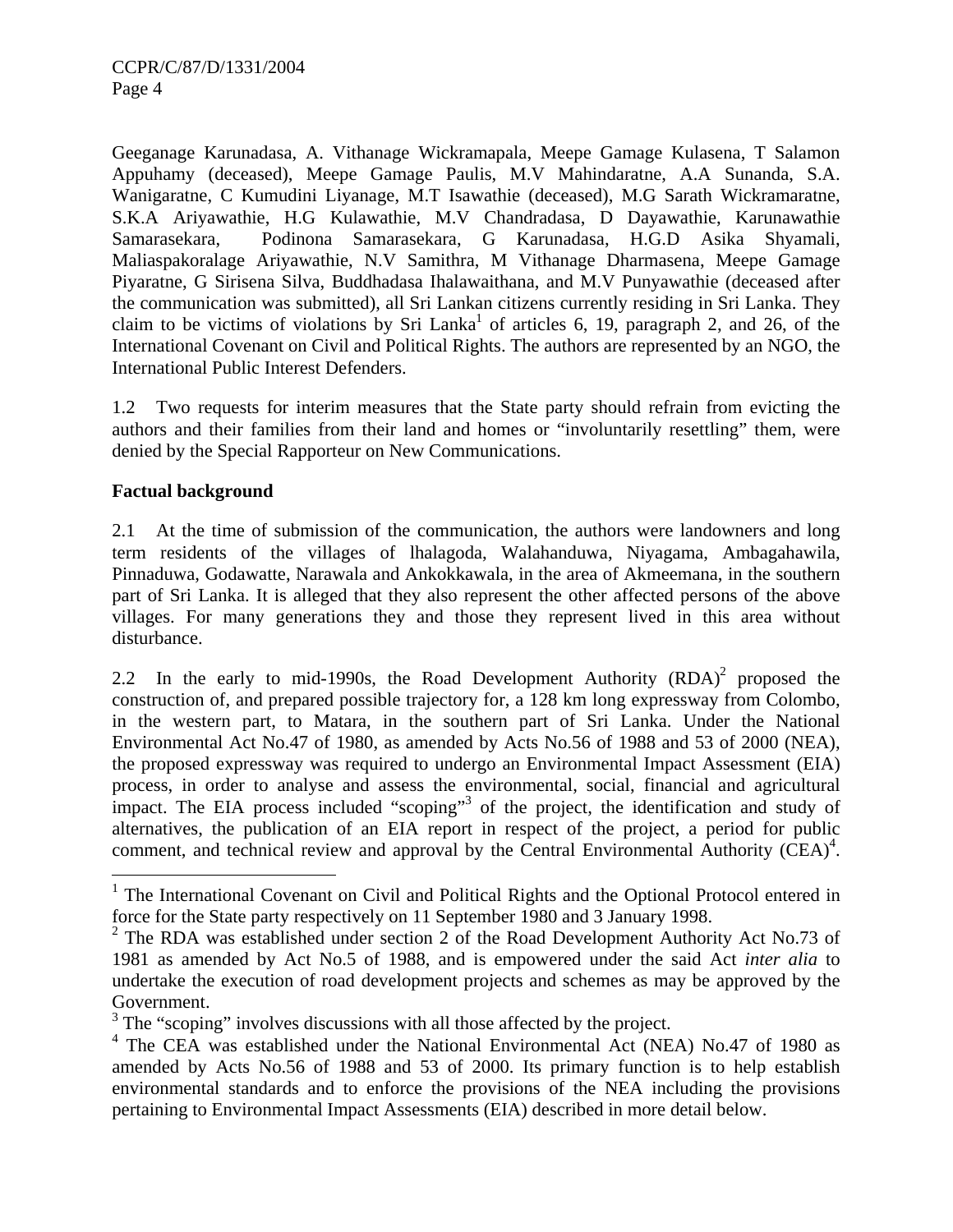The University of Moratuwa, Sri Lanka, prepared the EIA report on the expressway project. Two possible trajectories, namely the "Combined Trace" and "Original Trace" were considered in the EIA report for the Expressway. None of these trajectories ran through the authors' properties or villages. Of the two, the EIA report recommended the "Combined Trace" as the most appropriate financial, social, agricultural and environmentally sound alternative.

2.3 On 23 July 1999, the CEA informed the RDA, which had proposed the project, of its decision to approve the expressway, subject to a number of conditions, including that the expressway should be routed in such a manner as to avoid running through the Koggala and Madu Ganga wetlands, and that the final route should minimise relocation of individuals. Any amendment of the project required a new approval. The conditions could have been satisfied by shifting the "Combined Trace" by 200 meters, on a distance of about 1 kilometre, or by building it on concrete pillars, as the EIA report recommended.

2.4 Instead of complying with the conditions of the CEA, the RDA established a completely new route, called the "Final Trace". This route affects almost ten times as many individuals as the "Combined Trace" in the same area. It runs through a large number of properties, including the authors' houses and land, which will be compulsorily acquired, while the authors will be subjected to involuntary resettlement. The authors were neither sent an official written notice of the change of the proposed route, nor given any opportunity to comment on it. They became aware of it only in March 2000, when officers of the Survey Department entered some of the authors' properties.

2.5 The "Final Trace", as an alternative roadway, was not examined in any EIA report. Any amendment of this nature would have required new approval under the NEA, and under the terms of the CEA's letter of approval. Neither the "Final Trace" nor the altered sections of the expressway route were approved afresh, as required by law. Therefore, the authors are being deprived of their property without a hearing and without the benefit of the legal provisions for assessment, comment and hearing contained in the NEA and its regulations. On or about 15 August 2002, several surveyors together with RDA officials and armed police officers, invaded the authors' land and properties and proceeded, despite protests, illegally and forcibly to survey their lands. They threatened, intimidated and harassed the authors and caused damage to some of their property.

2.6 The authors claim to have exhausted domestic remedies. On 29 July and 19 August 2002, the authors filed two writ applications in the Court of Appeal seeking a writ of certiorari to quash the RDAs decision to alter the route of the proposed expressway over the authors' lands. On 8 October 2002, the Court of Appeal appointed a committee composed of three retired Justices of the Supreme Court to look into several issues of the case. The report of the committee concluded that the revisions complained of could only be considered feasible and desirable if the procedure set out in the NEA, and Regulation 17 relating to revisions, were complied with. It also considered that the authors should be afforded an opportunity to comment on the "Final Trace".

2.7 On 30 May 2003, the Court of Appeal dismissed the authors' applications, on the ground that the obligation to society as a whole prevailed over the obligation to a group of individuals who were adversely affected by the construction of the expressway.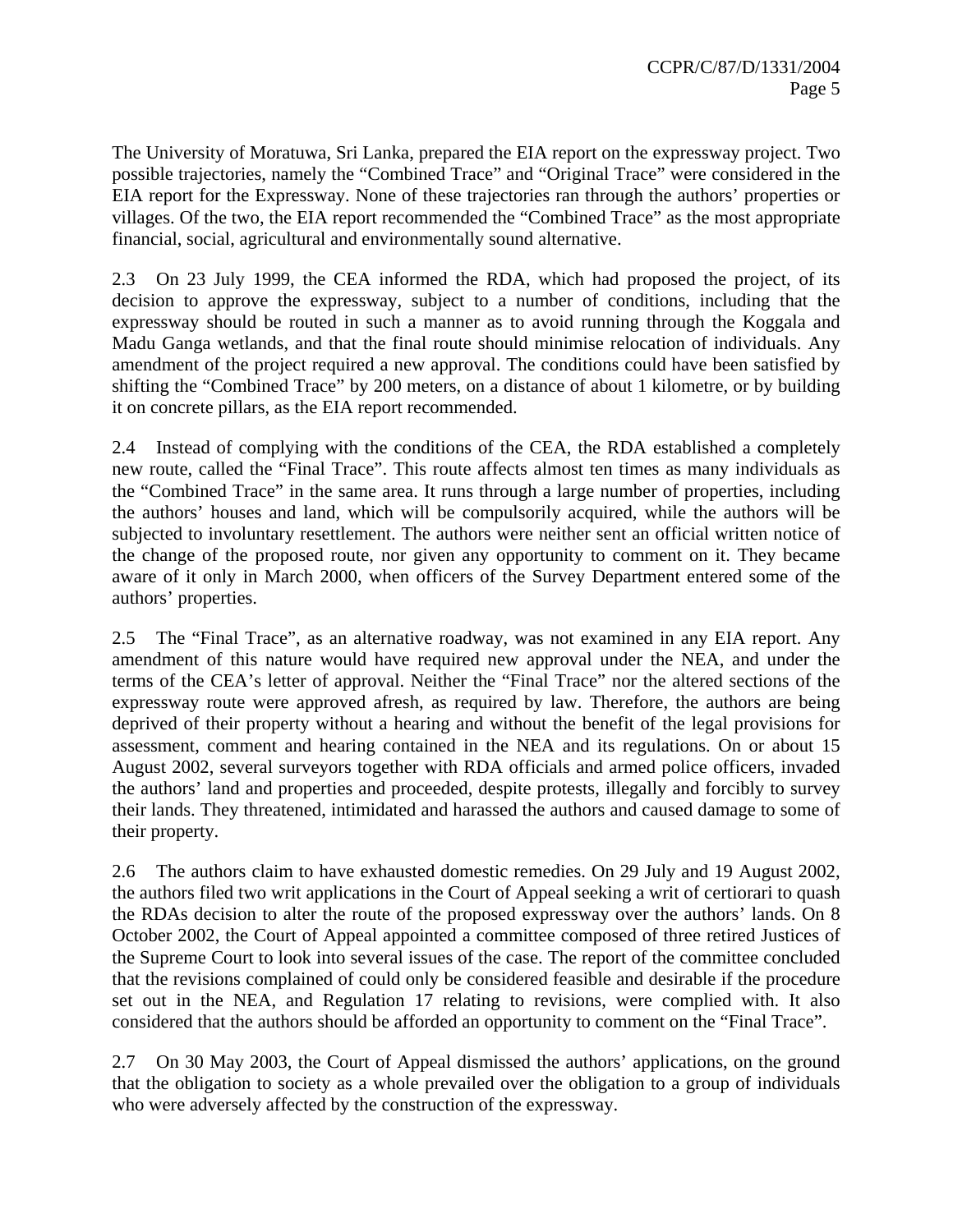2.8 On 20 January 2004, the Supreme Court recognised that the authors' fundamental rights guaranteed under Article 12(1) of the Constitution and the principles of natural justice had been infringed. However, it only granted compensation and costs instead of ordering to stop the implementation of the illegal revisions<sup>5</sup>. The authors have not collected the compensation deposited by the State authorities, as they do not consider compensation an appropriate relief for the loss of their human rights. They submit that the only appropriate remedy for an imminent violation of guaranteed fundamental rights is an order restraining such conduct.

2.9 On 15 January 2005, the Project Director of the Southern Transport Development Project announced in a newspaper that from 17 January onward, the remaining homes on the route of the expressway (including the authors') would be taken over, and that a Court order would be issued for eviction in the event of resistance. On 18 and 25 January 2005, some of the authors' properties were surveyed, despite inexistent or late notice, under an alleged court order, which was not shown to them. Officials illegally entered the homes of some of the authors.

# **The complaint**

3.1 The authors, who are all affected by the final route of the expressway, claim a violation of article 26 as they were not afforded an opportunity to participate in the decision-making, the "scoping" or EIA process, and they were not given notice and a hearing, while those affected by the Combined Trace and Original Trace were. All those living along the "Combined Trace" were part of a Social Impact Assessment. No such opportunity was given to those living along the "Final Trace" and more specifically to the authors. In addition, as the Supreme Court found a violation of Article 12(1) of the Constitution which is the equivalent of the right guaranteed by article 26, but only granted compensation, it violated their right to equality by failing to stop the violation of the authors' rights.

3.2 The authors claim that the right to life guaranteed by Article 6 of the Covenant has been interpreted by other treaty bodies, and also by the Human Rights Committee, in a broad manner, and consequently claim a violation of their right to life, which includes a right to a healthy environment. To ascertain what would be the environmental effects of this project would require

<sup>&</sup>lt;sup>5</sup> The Supreme Court held that "the deviations proposed by the RDA were alterations requiring CEA approval after compliance with the prescribed procedures and the principles of natural justice, that despite the lack of such approval, the refusal of relief by way of writ, in the exercise of the Court's discretion was justified; but that the Appellants ought to have been compensated for the infringement of their rights under Article 12(1) and the principles of natural justice. To that extent, the appeals are allowed and the order of the Court of Appeal is varied." It therefore granted and issued "an order in the nature of a writ of *Mandamus* directing the CEA to require the RDA to pay, and directing the RDA to pay, each of the Appellants compensation in a sum of Rs. 75,000. That will be in addition to the compensation payable by the State under the Land Acquisition Act, and in terms of the CEA approval and the compensation package referred to by the Respondents in their written submissions. To preclude further delays, misunderstandings and allegations of victimization, [it] further directed that the Appellants shall have the right to accept such compensation and to hand over possession of their lands without such prejudice to their rights of appeal in respect of the quantum of compensation."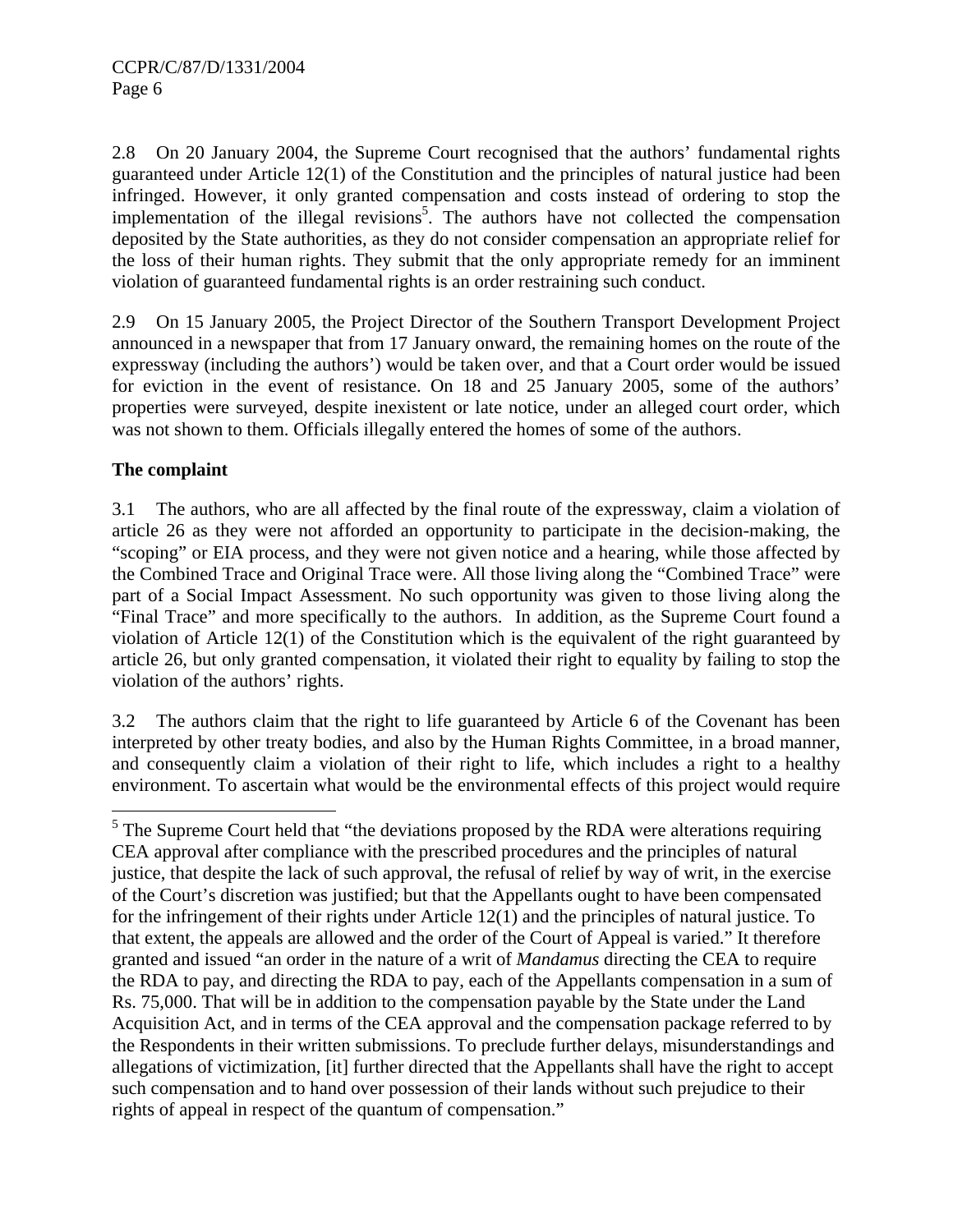studies in regard to which the affected parties have a legal right to be heard before their homes and livelihood are radically affected. In the present case, no such studies, EIAs and hearings required by law were conducted.

3.3 The authors claim to be the victims of a violation of article 19, paragraph 2, as they were not informed that they might be displaced. The RDA's decision to deviate the Final Trace over the authors' lands has placed them in a situation where they would lose their properties without the benefit of an EIA or a hearing. Since no EIA was done for the Final Trace, the authors have been denied their statutory right to information concerning environmental impacts.

3.4 The authors claim that the same matter has not been submitted for examination to another procedure of international investigation or settlement. They indicate that the deviations of the "Final Trace" were referred, by other affected victims, to the Asian Development Bank's inspection procedures, as the Bank was a co-financer of the project, with a view to examining whether this deviation involved possible violations of its own policies on resettlement and environment. The goal of these procedures was not to ensure that human rights guaranteed by the Covenant are protected. The authors point out that they are not parties to these proceedings.

## **State party's submissions on the admissibility and merits**

4.1 On 8 April 2005, the State party challenged the admissibility of the communication. As a general comment, it states that the Southern Expressway project is a major development project undertaken by the State party for the benefit of the country and the people as a whole, in which considerable time and resources have already been invested. It challenges the admissibility because the authors have not exhausted domestic remedies, and notes that they did not avail themselves of the jurisdiction of the Supreme Court, under article 126 of the Constitution, to seek relief for alleged violations of their fundamental rights. The Constitution gives exclusive jurisdiction to the Supreme Court to hear and determine any allegation of a violation of fundamental rights. Although the Supreme Court found a violation of fundamental rights in the authors' case, the State party did not get an opportunity to defend its actions on this ground, because the authors did not invoke a violation of their fundamental rights before that Court. The authors have sought relief from the National Human Rights Commission, and no decision has been made on their case yet. It therefore considers that the only remedy the authors have sought in relation to their claims of a violation of their fundamental rights is before the National Human Rights Commission, where their case is still pending.

4.2 In addition, the State party claims that other affected parties have referred the matter to the Asian Development Bank's inspection procedures, with a view to seeking relief on the basis of the Bank's policies on resettlement and environment, which constitutes another procedure of international investigation or settlement, within the meaning of article 5, paragraph 2 (a), of the Optional Protocol.

4.3 On 7 September 2005, the State party commented on the merits of the communication. It reiterates that the Southern Development Project is vital for the development of Sri Lanka. According to established procedures, funding for projects of this nature is released only after the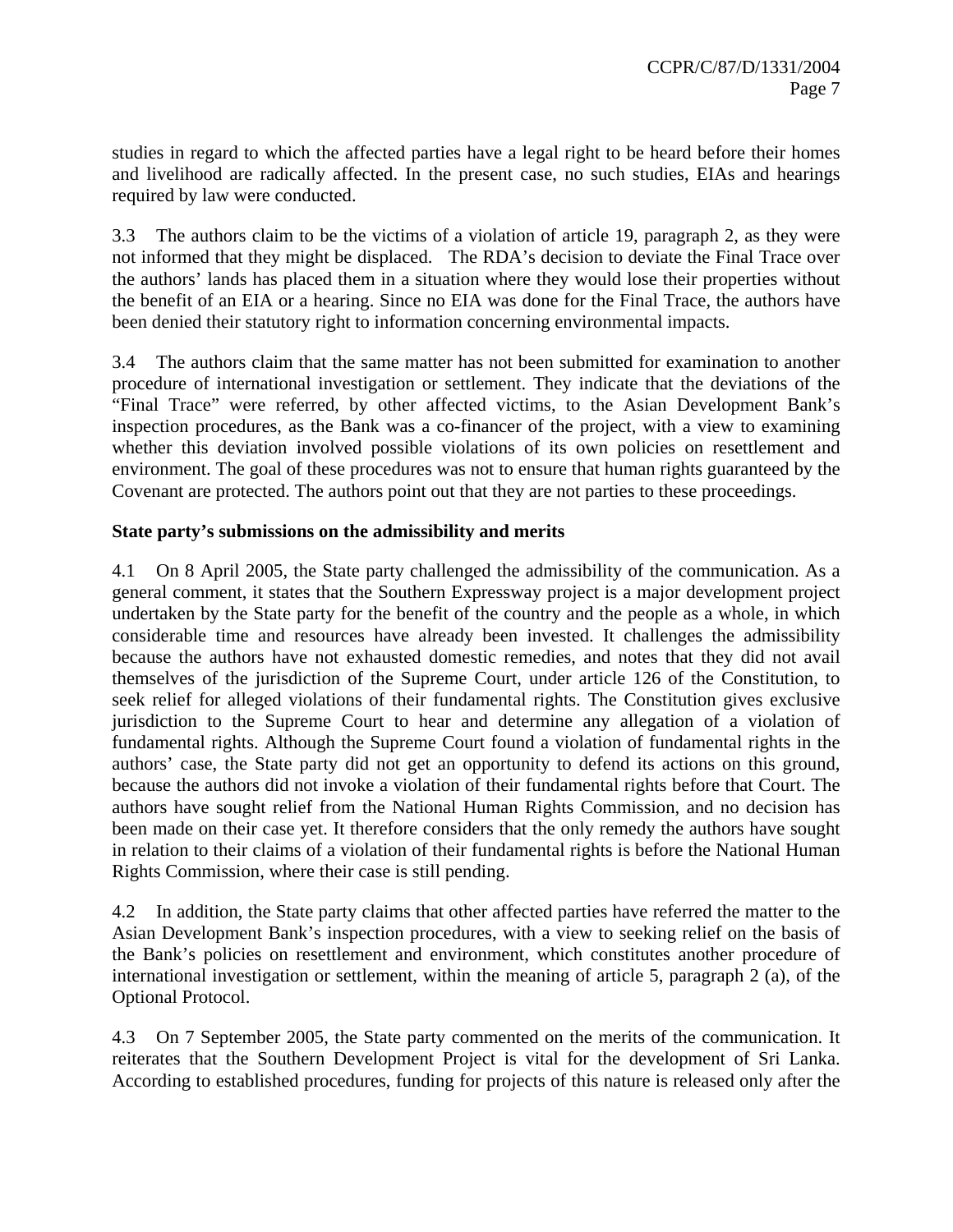donors are satisfied that the implementation of the project does not result in violations of human and environmental rights.

4.4 The State party refers to the domestic proceedings before the Court of Appeal and Supreme Court, and to the written submissions which were filed on behalf of the RDA and the CEA, and which clearly define the position of the State party. In these submissions, it was argued that the RDA had not "altered" the project as approved by the CEA, in the sense of the relevant regulations. In the absence of such "alterations", there was no requirement for a supplementary EIA. In addition, it was argued that even if there had been an alteration, a supplementary EIA would not have been necessary in this case, because the altered project was situated within the same "corridor" (project area) as the one that had been studied in the EIA report. The State party argues that both the Court of Appeal and Supreme Court recognized that this development project is of immense value to the people of Sri Lanka, and decided on the continuance of the project under the final tracing. In arriving at this conclusion, the Courts duly considered the interests and claims of all stakeholders, especially of those who claimed that they would be affected.

4.5 The State party claims that although a few petitioners objected to the proposed project, the majority of the people in the area was in favour of it, and even insisted that it be expedited. The expressway would provide the much needed road infrastructure to the southern parts of the country, which have remained under-developed. It would connect them to Colombo, the capital, and thereby be a catalyst for an accelerated socio-economic development of the area. In the aftermath of the Tsunami disaster, which primarily affected the Southern coastal belt, catalysts of this nature are urgently needed in the reconstruction effort.

4.6 On the authors' claims under articles 26, 6 and 19, paragraph 2, of the Covenant, that the RDA decided on the final routing without affording an opportunity for the persons concerned to be heard under an inquiry procedure of the CEA, the State party argues that the reason why the RDA revised the route were concerns expressed by the CEA. The revisions were made to incorporate the concerns of the CEA, and with the understanding that this was the condition of the approval of the CEA. The "Final Trace" was formulated within the parameters established by the CEA. Since the revisions were made to address and minimise environmental concerns, no fresh approval was sought from the CEA.

4.7 By the time the authors filed court applications, it was far too late to consider new route alternatives, as this would have seriously impeded progress of the project. The Government had already taken steps to acquire land and paid compensation for the land acquired. It was not its intention to treat the authors in an unequal manner, to deprive them of their freedom of expression, or to interfere with their right to live in a healthy environment. The project was intended to bring development to the area and to improve the quality of life of the inhabitants of the area, including the authors.

4.8 On the authors' claim that the Supreme Court should, instead of awarding compensation, have directed the RDA to seek a fresh approval from the CEA and to grant the authors an opportunity to be heard, the State party contends that the Supreme Court did not stop the continuation of the project, since it was considered that irreparable damage would be caused if it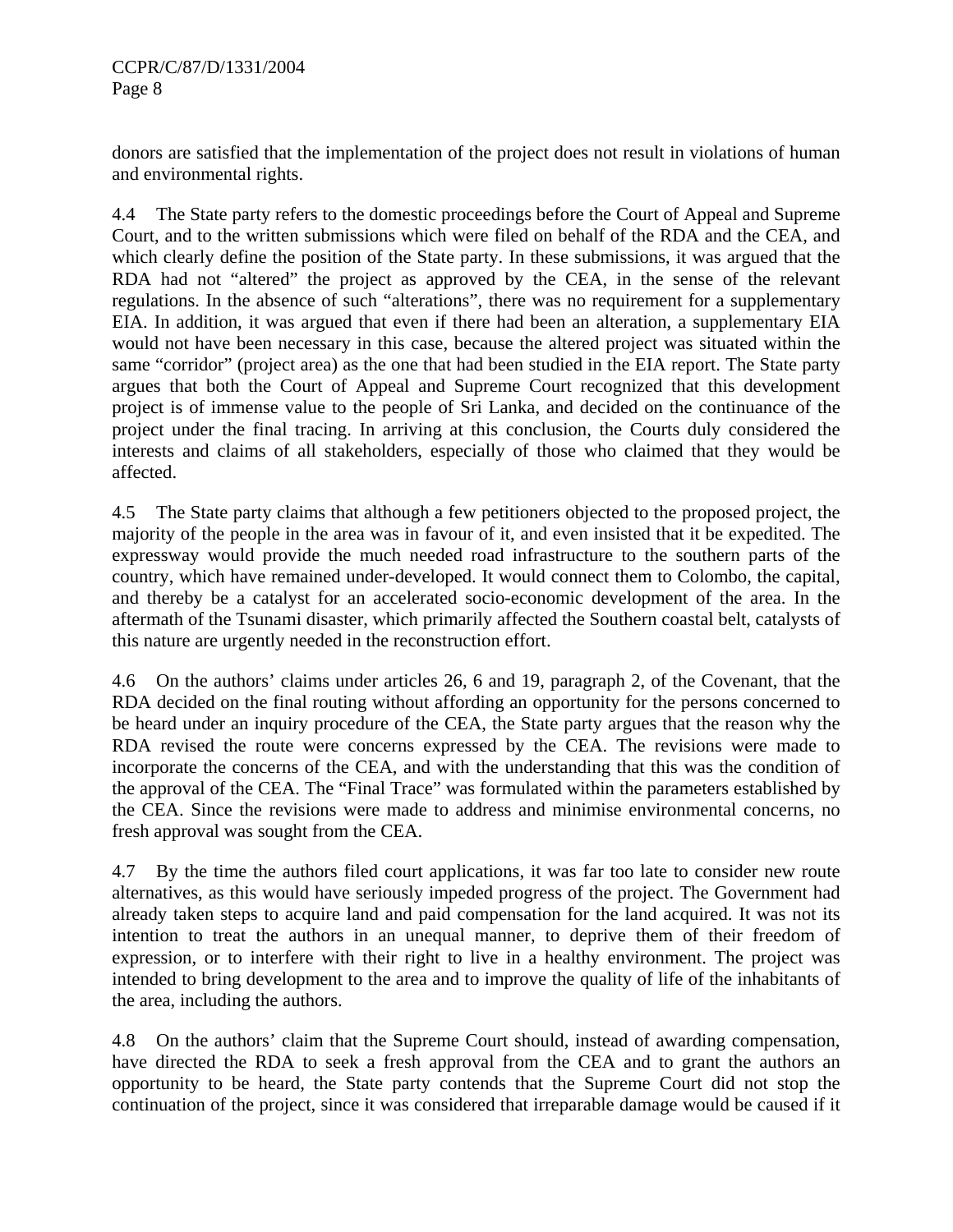did so. The Court, after considering all circumstances, deemed it just and equitable to award compensation to the authors, but allow the project to proceed. The Government has no power to direct the judiciary, which forms an independent pillar in the governance structure. It is bound to respects the judgments given by all competent courts in the State party.

4.9 The State party concludes that it is imperative that the project continue, in the larger interest of the country and its people. The communication involves issues on which the courts have, after careful considerations, come to definitive conclusions. They were of the view that a supplementary EIA was unnecessary, but that appropriate compensation should be given to the authors. Special steps have been taken according to law, to hold compensation inquiries, including to the benefit of the authors.

#### **Author's comments on the admissibility and merits**

5.1 On 17 November and 21 December 2005, the authors commented on the State party's submissions and reiterated their earlier claims. They indicate that the conditions formulated by the CEA, in its approval of 23 July 1999, included the following:

move the route from the "Combined Trace" to the "Original Trace" near Weras Ganga/Bolgoda lake wetlands (condition IX)

route the proposed expressway to avoid running through the Koggala and Madu Ganga Wetlands (condition X)

route the final trajectory to minimise relocation of individuals (condition F1)

obtain fresh approval in terms of Regulation  $17(1)(a)$  in respect of any alterations that are intended to be made on the project (condition III)

 The authors recall that their lands were not within the corridor which was studied in the EIA report. According to the authors, the costs of the three alternatives of the expressway in terms of housing are the following:

"Combined Trace": 622 houses "Original Trace": 938 houses "Final Trace": 1315 houses

 The fact that the "Final Trace" has a higher housing displacement is a violation of condition F1 of the CEA's approval. Information on other costs and impacts of the three alternatives is not available.

5.2 On the State party's claim that the same matter has been submitted to another procedure of international investigation or settlement, the authors concede that they raised the matter with the Asian Development Bank, as it was one of the lending institutions for the project, which therefore had to comply with the guidelines and lending covenants of the Bank. The authors made a request to the Inspection Panel of the Bank to examine possible violations of the Bank's policies, provoked by the revision of the route. The Inspection Panel rejected the request. The authors continued to complain to the Bank, and the Safe Guard Panel of the Bank visited the area. Its report has not been transmitted to the authors. The matter was then referred to the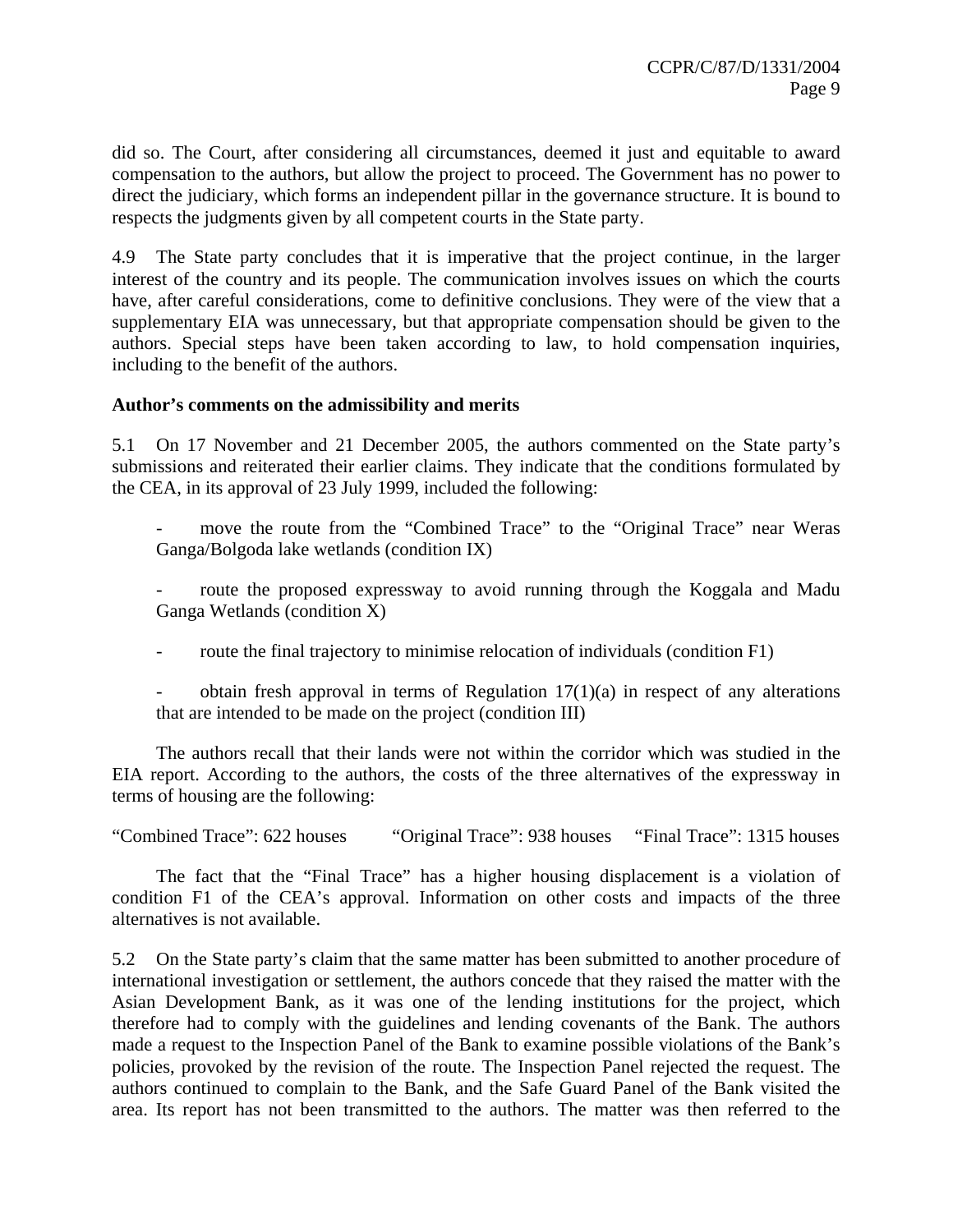Banks' Office of the Special Project Facilitator, where the possibility of alternative solutions was explored. However, the process was concluded without the parties reaching an agreement to solve the problem. The authors then referred the issue to the Bank's Compliance Review Panel, which observed that for the areas where the two main revisions were made, an EIA should be made, as there were substantial grounds for arguing that the project became non-compliant when the "Final Trace" was chosen, as new areas not included in the 1999 EIA report were included in the project, and as it failed to reach the broader goals of an EIA process such as public consultation. This is the current view of the Asian Development Bank, which, in early 2005, sent a new request to the University of Moratuwa to prepare rapidly a supplementary EIA report for the "Final Trace". The authors claim that the inquiry conducted by the Bank's Panel does not constitute proceedings before another international instance within the meaning of article 5, paragraph 2(a). It is not a judicial or quasi-judicial forum and is merely an advisory mechanism for the Bank to ensure compliance with its own policies. Neither does it apply international law nor does it grant relief to applicants.

5.3 On the issue of non-exhaustion of domestic remedies, the authors maintain that they exhausted all domestic remedies, as their case was considered by the Supreme Court, which is the highest court in the State party. The Supreme Court dealt with the violation of the authors' fundamental rights guaranteed under article 12 (1) of the Constitution. Some authors also applied to the National Human Rights Commission, but no decision was made on the matter, and the authors subsequently filed applications in the Court of Appeal. On the argument that the authors did not invoke a violation of their fundamental rights in the domestic proceedings, they note that a petitioner cannot request the Court of Appeal to refer this matter to the Supreme Court. The Court of Appeal can do so if it believes that there is *prima facie* evidence of an infringement of fundamental rights by a party to the proceedings.

5.4 The authors indicate that the subject of this communication is the Supreme Court's failure to stop an imminent violation of equality before the law, although it had recognised an infringement of the authors' fundamental rights under article 12(1) of the Constitution.

5.5 The authors reject the State party's contention that the project enjoyed wide public support. They claim that the methods used by the RDA included threats and harassment, and provide accounts from some of the authors on the conduct of RDA officers. Some of them have been forced to hand over their property before payment of compensation, or are not satisfied with the assessed compensation. Others have been promised a 25% extra compensation if they vacated their properties before the given date, but have still not received the compensation. The authors add that the State party is manipulating their rights under the Resettlement Implementation Plan (RIP) of the RDA and the Asian Development Bank. The complete plan is not available to the authors although some extracts in English are available<sup>6</sup>. As a result, they remain unaware of their rights and entitlements under the RIP.

5.6 The authors indicate that the deadline for the completion of the land acquisition procedure was extended and finally set at 28 February 2005. They were forced to hand over their properties before receiving any compensation. Some of the authors' houses were taken without them being

<sup>&</sup>lt;sup>6</sup> The vast majority of the authors do not understand English.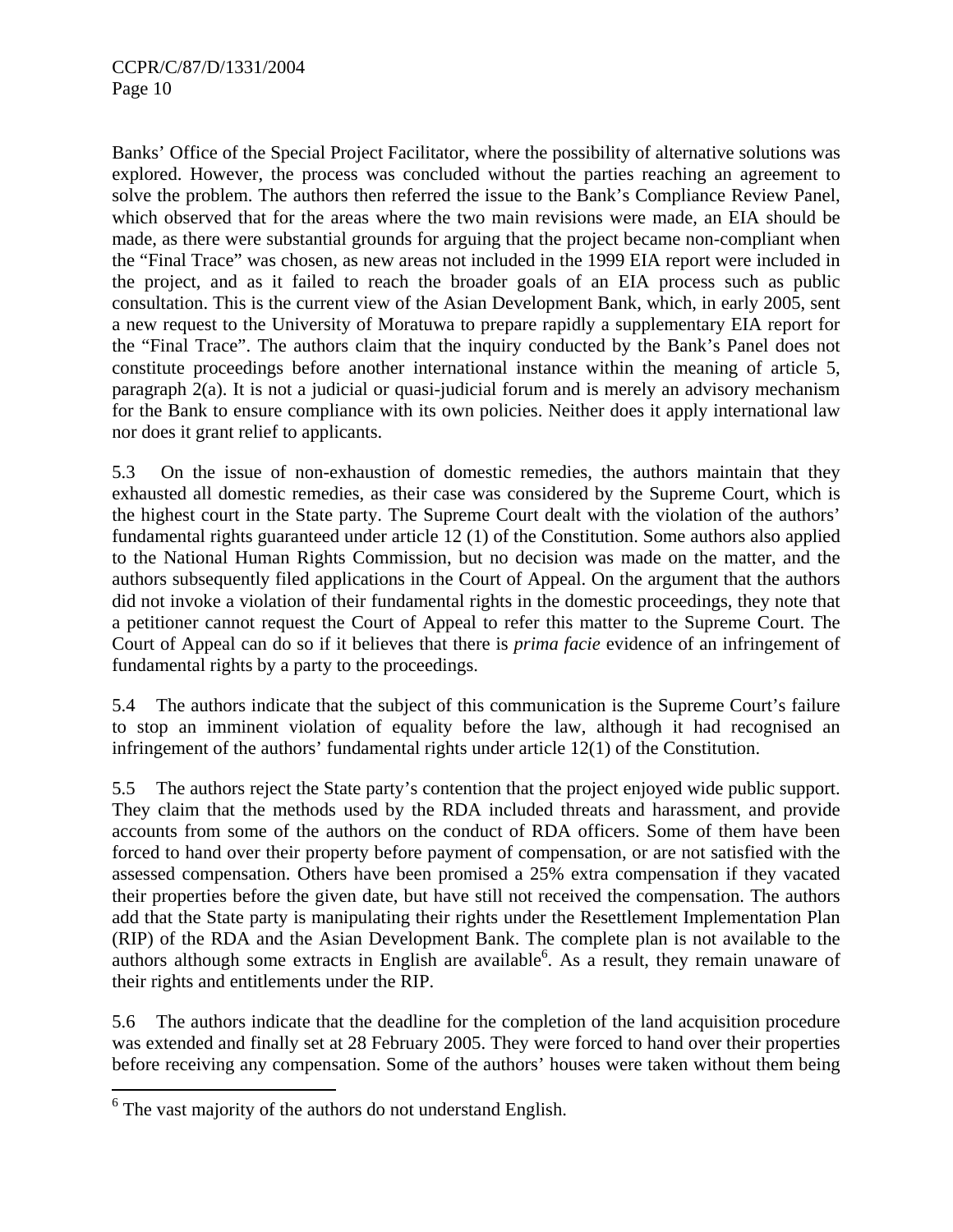given alternative housing or land, and the compensation paid is insufficient to acquire a suitable property or build a house. Most of the authors earned an income from cultivating their properties and have lost their income as a result of the resettlement.

5.7 As to the State party's contention that the authors filed their applications out of time, the authors indicate that the construction contract was signed only in January 2003, nearly two years after they applied to the National Human Rights Commission. At that time, the authors had already introduced court proceedings, and the report of the Committee of retired Supreme Court judges of October 2002 clearly indicated the need for a supplementary EIA report. In addition, very little land had been acquired at that time, and this was only in relation to the original routing. The loan of the Asian Development Bank did not become effective until October 2002.

### **Issues and proceedings before the Committee**

### **Consideration of admissibility**

6.1 Before considering any claim contained in a communication, the Human Rights Committee must, in accordance with rule 93 of its rules of procedure, decide whether or not it is admissible under the Optional Protocol to the Covenant.

6.2 The State party has challenged the admissibility of the communication for non-exhaustion of domestic remedies, because the authors have failed to invoke a violation of their fundamental rights before domestic courts, and because their application before the Human Rights Commission is still pending. The Committee notes that the authors brought their case to the State party's highest court, and that it addressed their claim from a fundamental rights violations perspective, and indeed found a violation of their right to equality. It concludes that the authors have exhausted domestic remedies and it is therefore not precluded from considering the communication on this ground.

6.3 As to the State party's contention that the authors filed a complaint under another procedure of international investigation or settlement, the Committee notes that the authors' complaints to the Asian Development Bank were not based on allegations of a violation of Covenant rights. The Committee thus considers that the procedure before the Asian Development Bank does not amount to another procedure of investigation or settlement within the meaning of article 5, paragraph 2 (a), of the Optional Protocol.

6.4 On the authors claim that they were victims of a violation of their right to life under article 6 because they were being deprived of a healthy environment, the Committee considers that the authors have not sufficiently substantiated this claim, for purposes of admissibility, under article 2 of the Optional Protocol.

6.5 On the authors' claim under article 26 of the Covenant, the Committee notes that the treatment they received, which was incompatible with the treatment they should have received under article 26, was found to be incompatible with article 12 (1) of the Constitution of Sri Lanka, which is the equivalent of article 26 of the Covenant. Moreover, they were afforded a remedy for that specific violation, in addition to the regular compensation they would receive for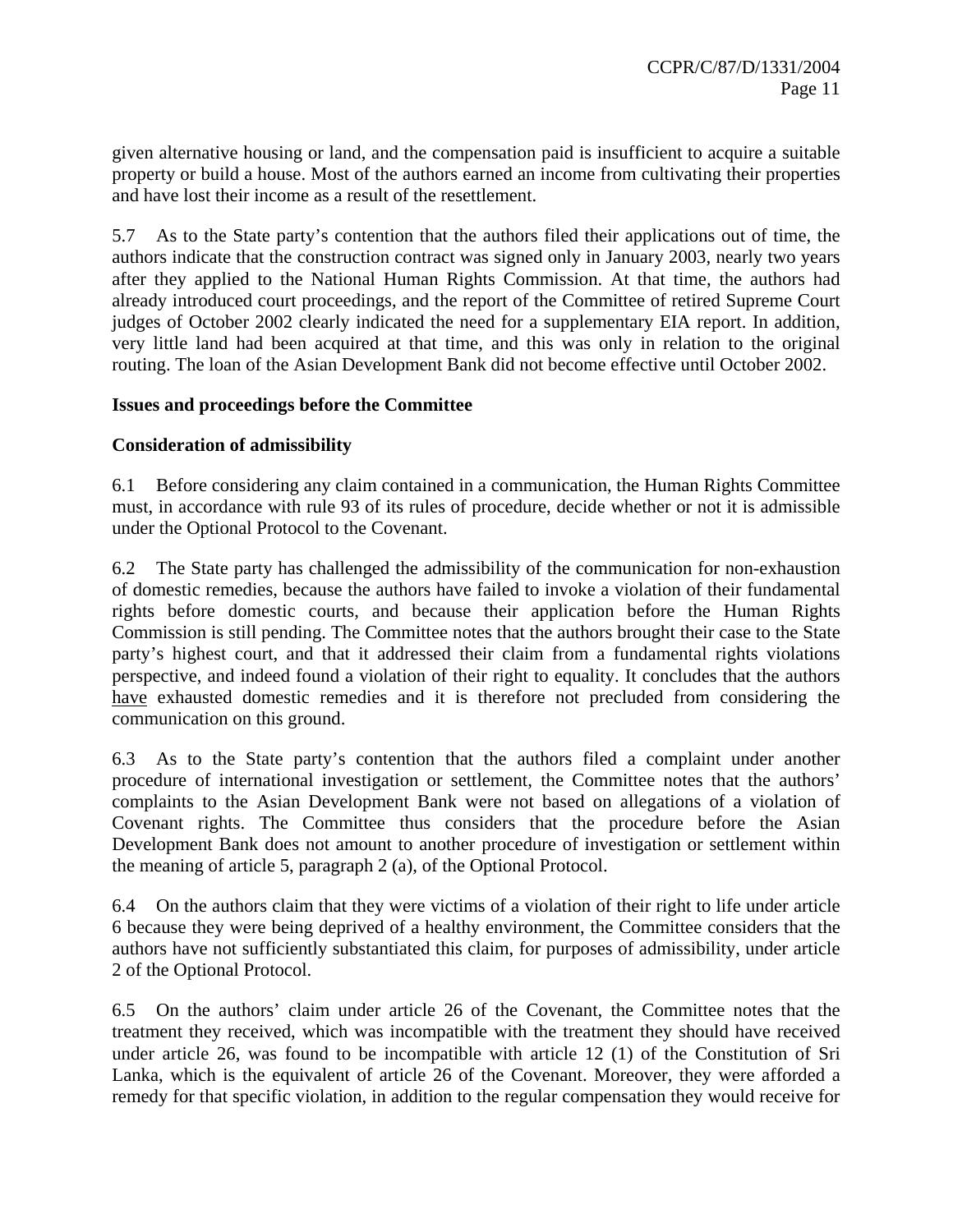the loss of their property, and which the Committee is not in a position to consider inadequate. Accordingly, the authors can no longer be considered victims within the meaning of article 1 of the Optional Protocol. Accordingly, the Committee finds this part of the communication inadmissible under article 1 of the Optional Protocol.

6.6 The Committee observes that no separate issue arises under article 19, paragraph 2, which is not already covered by the claim under article 26. It concludes that this claim is inadmissible for the same reasons.

7. The Human Rights Committee therefore decides:

a) That the communication is inadmissible under articles 1 and 2 of the Optional Protocol;

b) That this decision shall be communicated to the State party and to the authors.

[Adopted in English, French and Spanish, the English text being the original version. Subsequently to be issued also in Arabic, Chinese and Russian as part of the Committee's annual report to the General Assembly.]